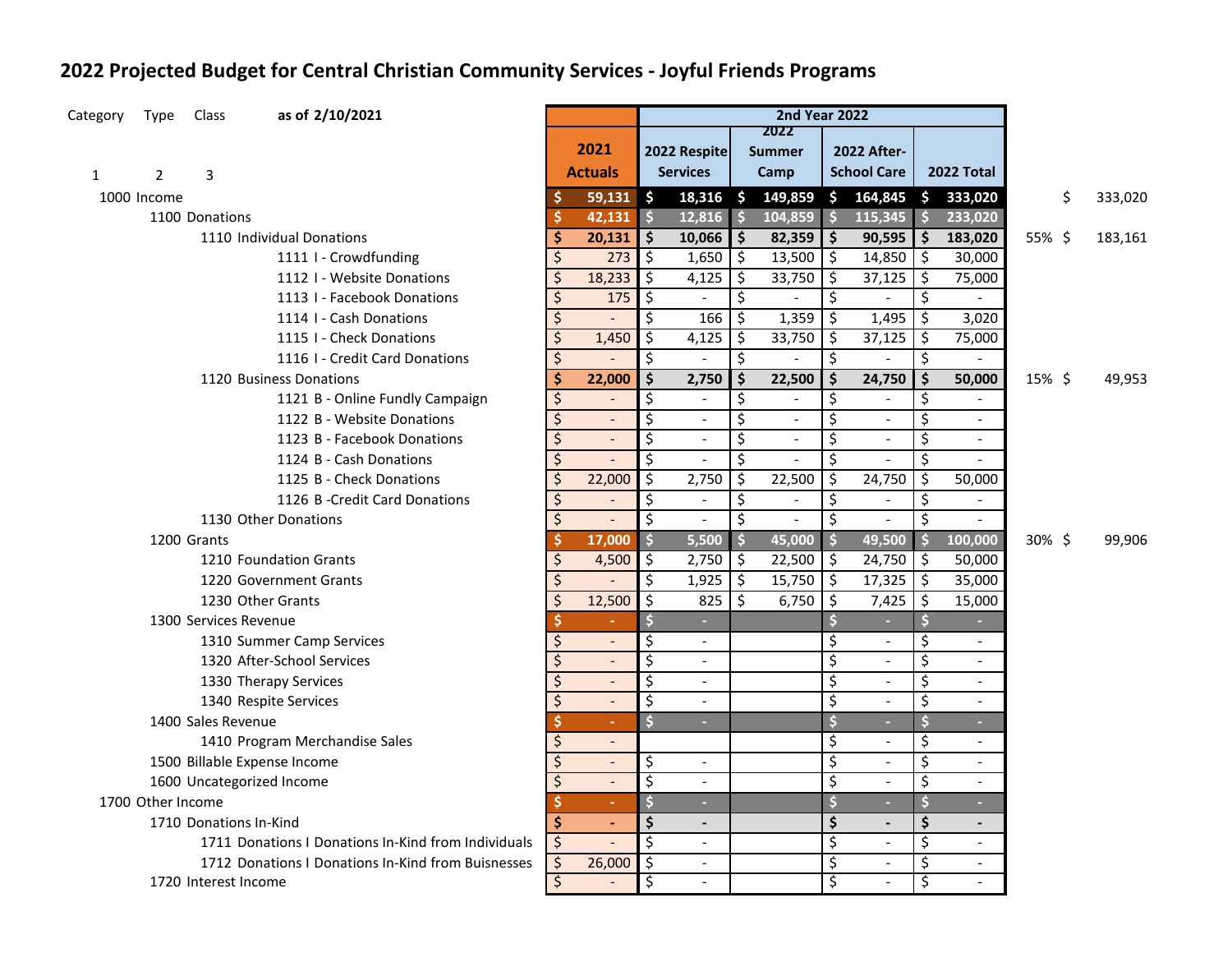| Category                | Type | Class                 | as of 2/10/2021                                           |                  |                          |                          |                                 |                          | <b>2nd Year 2022</b>          |                     |                                          |    |                          |
|-------------------------|------|-----------------------|-----------------------------------------------------------|------------------|--------------------------|--------------------------|---------------------------------|--------------------------|-------------------------------|---------------------|------------------------------------------|----|--------------------------|
| 1                       | 2    | 3                     |                                                           |                  | 2021<br><b>Actuals</b>   |                          | 2022 Respite<br><b>Services</b> |                          | 2022<br><b>Summer</b><br>Camp |                     | <b>2022 After-</b><br><b>School Care</b> |    | 2022 Total               |
|                         |      |                       |                                                           |                  |                          |                          |                                 |                          |                               |                     |                                          |    |                          |
|                         |      | 2000 Program Expenses |                                                           |                  | 38,412                   | \$                       | 15,630                          | $\mathsf{S}$             | 126,890                       | <b>S</b>            | 140,390                                  | Ŝ. | 282,910                  |
|                         |      |                       | 2100 Payroll Expense for Programs                         | Ŝ                | 21,181                   | $\ddot{\mathsf{s}}$      | 13,492                          | $\ddot{\mathsf{s}}$      | 95,864                        | $\ddot{\mathsf{s}}$ | 110,864                                  |    | 220,220                  |
|                         |      |                       | 2110 Payroll Program Contract (1099) Employee             | \$               | 9,750                    | \$                       | 10,920                          | \$                       | 65,000                        | \$                  | 80,000                                   | \$ | 155,920                  |
|                         |      |                       | 2111 Board Certified Behavior Analysts                    | \$               | 9,750                    | \$                       | 3,000                           | \$                       | 15,000                        | \$                  | 30,000                                   | \$ | 48,000                   |
|                         |      |                       | 2112 Registered Behavior Technicians                      | \$               |                          | \$                       | 1,440                           | \$                       | 18,000                        | \$                  | 18,000                                   | \$ | 37,440                   |
|                         |      |                       | 2113 Direct Support Professionals                         | \$               | $\overline{\phantom{m}}$ | $\overline{\mathsf{S}}$  | 6,480                           | \$                       | 26,000                        | \$                  | 26,000                                   | \$ | 58,480                   |
|                         |      |                       | 2114 Therapists                                           | \$               | $\overline{\phantom{a}}$ |                          |                                 |                          |                               |                     |                                          | \$ |                          |
|                         |      |                       | 2115 Interns                                              | \$               | $\overline{\phantom{a}}$ |                          |                                 |                          |                               |                     |                                          | \$ |                          |
|                         |      |                       | 2116 Medical Professionals                                | $\overline{\xi}$ | $\overline{\phantom{a}}$ | \$                       | $\blacksquare$                  | \$                       | 6,000                         | \$                  | 6,000                                    | \$ | 12,000                   |
|                         |      |                       | 2117 Other Contract Program Employee                      | $\varsigma$      |                          |                          |                                 |                          |                               |                     |                                          | \$ |                          |
|                         |      |                       | 2120 Payroll Program Regular (W-2) Employee               | \$               | 11,431                   | \$                       | 2,572                           | \$                       | 30,864                        | \$                  | 30,864                                   | \$ | 64,300                   |
|                         |      |                       | 2121 Board Certified Behavior Analysts                    | \$               |                          | \$                       |                                 |                          |                               | \$                  |                                          | \$ |                          |
|                         |      |                       | 2122 Registered Behavior Technicians                      | \$               | $\overline{a}$           | \$                       | $\overline{\phantom{a}}$        |                          |                               | \$                  | $\blacksquare$                           | \$ | $\overline{\phantom{a}}$ |
|                         |      |                       | 2123 Direct Support Professionals                         | \$               | $\overline{\phantom{m}}$ | $\overline{\mathsf{S}}$  | $\blacksquare$                  |                          |                               | \$                  |                                          | \$ |                          |
|                         |      |                       | 2124 Program Director                                     | \$               | 11,431                   | \$                       | 2,080                           | \$                       | 24,960                        | \$                  | 24,960                                   | \$ | 52,000                   |
|                         |      |                       | 2125 Interns                                              | Ś                |                          | \$                       | $\overline{a}$                  |                          |                               | \$                  |                                          | \$ |                          |
|                         |      |                       | 2126 Health Benefit Contributions - Progra                |                  | $\overline{\phantom{a}}$ | \$                       | 312                             | \$                       | 3,744                         | \$                  | 3,744                                    | \$ | 7,800                    |
|                         |      |                       | 2127 FICA Matching Contributions - Progra                 |                  | $\overline{\phantom{m}}$ | \$                       | 160                             | \$                       | 1,920                         | \$                  | 1,920                                    | \$ | 4,000                    |
|                         |      |                       | 2128 Workers Compensation Insurance - P \$                |                  |                          | \$                       | 20                              | \$                       | 240                           | \$                  | 240                                      | \$ | 500                      |
|                         |      |                       | 2129 Unemployment Insurance - Program \$                  |                  | $\overline{a}$           | $\overline{\mathcal{S}}$ | $\overline{\phantom{a}}$        |                          |                               | \$                  |                                          | \$ |                          |
|                         |      |                       | 2200 Program Facilitiy Expense                            |                  | 1,983                    | \$                       | 1,500                           | $\frac{1}{2}$            | 17,995                        | $\ddot{\bm{\zeta}}$ | 17,995                                   | \$ | 37,490                   |
|                         |      |                       | 2210 Facility Rent                                        | \$               | $\blacksquare$           | \$                       | 1,060                           | \$                       | 12,720                        | \$                  | 12,720                                   | \$ | 26,500                   |
|                         |      | 2220 Utilities        |                                                           | \$               |                          | \$                       | 110                             | \$                       | 1,315                         | \$                  | 1,315                                    | \$ | 2,740                    |
|                         |      |                       | 2221 Electric                                             | \$               | $\overline{a}$           | \$                       | 60                              | \$                       | 720                           | \$                  | 720                                      | \$ | 1,500                    |
|                         |      |                       | 2222 Water, Sewer, Trash                                  | \$               |                          | $\overline{\mathcal{S}}$ | 16                              | $\overline{\mathcal{S}}$ | 192                           | \$                  | 192                                      | \$ | 400                      |
|                         |      |                       | 2223 Internet                                             | \$               |                          | \$                       | 24                              | \$                       | 288                           | \$                  | 288                                      | \$ | 600                      |
|                         |      |                       | 2224 Phone                                                | \$               |                          | $\overline{\mathsf{S}}$  | 10                              | \$                       | 115                           | \$                  | 115                                      | \$ | 240                      |
|                         |      |                       | 2225 Other Utilities                                      | \$               | $\overline{a}$           | $\overline{\mathsf{S}}$  | $\overline{\phantom{a}}$        | \$                       | $\overline{\phantom{a}}$      | \$                  |                                          | \$ | $\blacksquare$           |
|                         |      |                       | 2230 Property Maintenance                                 | \$               | 1,983                    | \$                       | 310                             | \$                       | 3,720                         | \$                  | 3,720                                    | \$ | 7,750                    |
|                         |      |                       | 2231 Repairs and Maintenance                              | \$               | 66                       | \$                       | 20                              | \$                       | 240                           | \$                  | 240                                      | \$ | 500                      |
| 2232 Property Equipment |      | \$                    | 678                                                       | \$               | 280                      | \$                       | 3,360                           | \$                       | 3,360                         | \$                  | 7,000                                    |    |                          |
|                         |      |                       | 2233 Property Supplies                                    | \$               | 1,239                    | \$                       | 10                              | \$                       | 120                           | \$                  | 120                                      | \$ | 250                      |
|                         |      |                       | 2240 Property Contents Insurance                          | \$               |                          | \$                       | 20                              | \$                       | 240                           | \$                  | 240                                      | \$ | 500                      |
|                         |      |                       | 2300 Program Equipment, Curriculum, Training and Supplies |                  | 15,249                   | \$                       | 438                             | $\dot{\mathsf{s}}$       | 10,631                        | $\ddot{\mathsf{s}}$ | 9,131                                    |    | 20,200                   |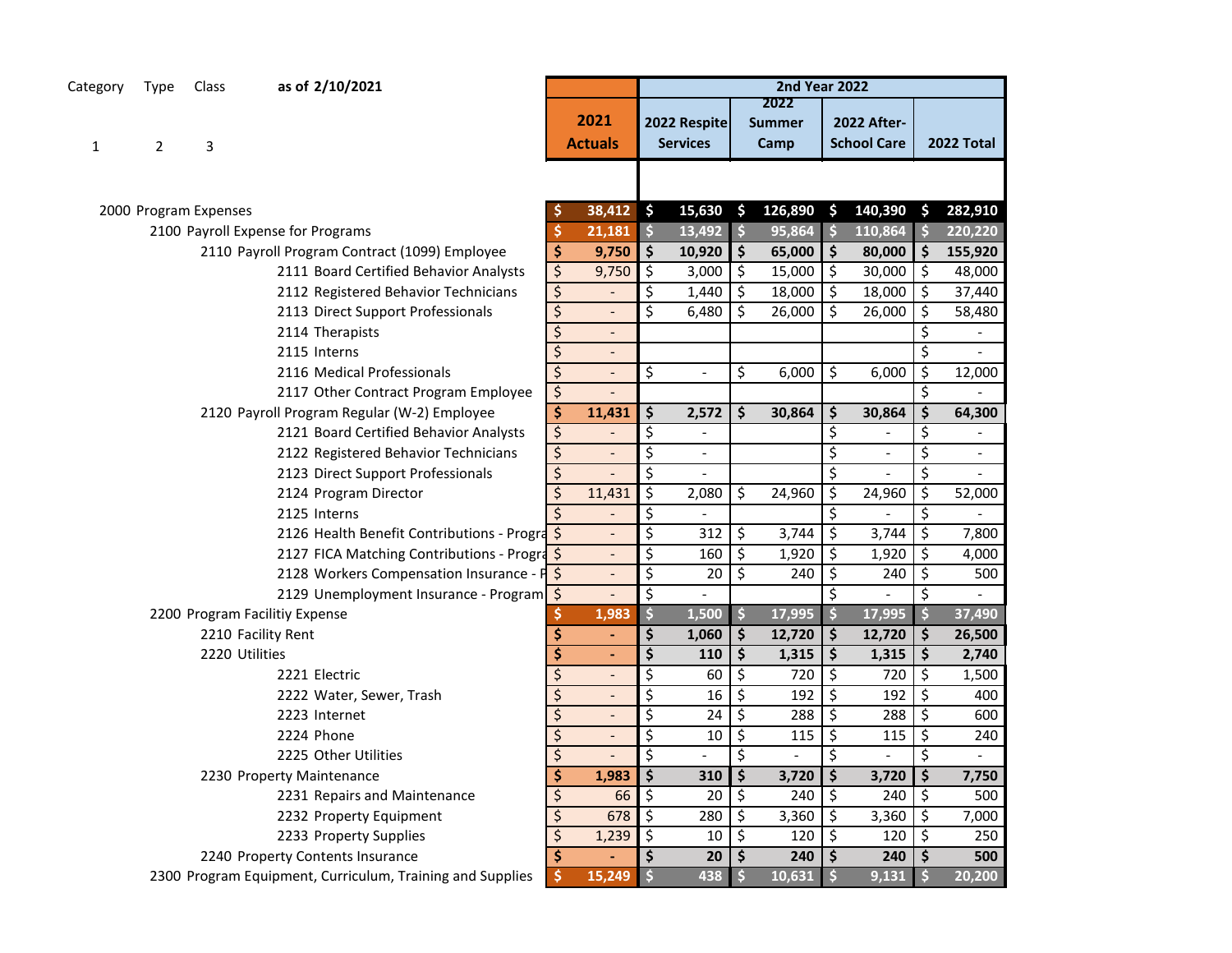| Type Class<br>Category |  | as of 2/10/2021 |
|------------------------|--|-----------------|
|------------------------|--|-----------------|

1 2 3

| Type | Class                                     | as of 2/10/2021                                       |                         |                          | <b>2nd Year 2022</b><br>2022 |                          |                         |                          |    |                          |    |                          |  |
|------|-------------------------------------------|-------------------------------------------------------|-------------------------|--------------------------|------------------------------|--------------------------|-------------------------|--------------------------|----|--------------------------|----|--------------------------|--|
|      |                                           |                                                       |                         | 2021                     | 2022 Respite                 |                          |                         |                          |    |                          |    |                          |  |
|      |                                           |                                                       |                         |                          |                              |                          |                         | <b>Summer</b>            |    | <b>2022 After-</b>       |    |                          |  |
| 2    | 3                                         |                                                       |                         | <b>Actuals</b>           |                              | <b>Services</b>          |                         | Camp                     |    | <b>School Care</b>       |    | 2022 Total               |  |
|      |                                           | 2310 Program Equipment                                | S                       | 12,776                   | \$                           | 56                       | \$                      | 672                      | \$ | 672                      | \$ | 1,400                    |  |
|      |                                           | 2311 Classroom Equipment                              | \$                      | 8,609                    | \$                           | 30                       | \$                      | 360                      | \$ | 360                      | \$ | 750                      |  |
|      |                                           | 2312 Sensory Room Equipment                           | $\overline{\xi}$        | 2,016                    | \$                           | 10                       | \$                      | 120                      | \$ | 120                      | \$ | 250                      |  |
|      |                                           | 2313 Playground Equipment                             | \$                      |                          | \$                           | 8                        | \$                      | 96                       | \$ | 96                       | \$ | 200                      |  |
|      |                                           | 2314 Physical Fitness Equipment                       | \$                      | 2,151                    | \$                           | 8                        | \$                      | 96                       | \$ | 96                       | \$ | 200                      |  |
|      |                                           | 2315 Kitchen Equipment                                | \$                      |                          | \$                           | $\blacksquare$           | \$                      | $\overline{a}$           | \$ | $\overline{\phantom{a}}$ | \$ | $\overline{\phantom{a}}$ |  |
|      |                                           | 2316 Other Program Equipment                          | $\overline{\xi}$        | $\overline{a}$           | \$                           | $\overline{\phantom{a}}$ | \$                      | $\overline{\phantom{a}}$ | \$ | $\overline{a}$           | \$ | $\overline{\phantom{0}}$ |  |
|      |                                           | 2320 Program Supplies                                 | \$                      | 989                      | \$                           | 242                      | \$                      | 2,904                    | \$ | 2,904                    | \$ | 6,050                    |  |
|      |                                           | 2321 Classroom Supplies                               | \$                      | 622                      | \$                           | 120                      | \$                      | 1,440                    | \$ | 1,440                    | \$ | 3,000                    |  |
|      |                                           | 2322 Sensory Room Supplies                            | \$                      |                          | \$                           | 10                       | \$                      | 120                      | \$ | 120                      | \$ | 250                      |  |
|      |                                           | 2323 Playground Supplies                              | $\overline{\xi}$        | $\overline{a}$           | $\overline{\xi}$             | 10                       | \$                      | 120                      | \$ | 120                      | \$ | 250                      |  |
|      |                                           | 2324 Physical Fitness Supplies                        | \$                      | 155                      | \$                           | 10                       | \$                      | 120                      | \$ | 120                      | \$ | 250                      |  |
|      |                                           | 2325 Kitchen Supplies                                 | \$                      | 127                      | \$                           | 20                       | \$                      | 240                      | \$ | 240                      | \$ | 500                      |  |
|      |                                           | 2326 Other Program Supplies                           | \$                      | 85                       | \$                           | 72                       | \$                      | 864                      | \$ | 864                      | \$ | 1,800                    |  |
|      |                                           | 2330 Program Curriculum                               | \$                      | 1,484                    | \$                           | $\overline{a}$           | \$                      | 1,000                    | \$ | 1,000                    | \$ | 2,000                    |  |
|      |                                           | 2331 Educational Curriculum                           | \$                      | 1,484                    | \$                           | $\overline{a}$           | \$                      |                          | \$ |                          | \$ |                          |  |
|      |                                           | 2332 Social Skills Curriculum                         | \$                      |                          | \$                           | $\overline{\phantom{a}}$ | \$                      | 1,000                    | \$ | 1,000                    | \$ | 2,000                    |  |
|      |                                           | 2333 Physical Fitness Curriculum                      | $\overline{\xi}$        | $\overline{a}$           | \$                           | $\overline{a}$           | \$                      | $\overline{a}$           | \$ | $\overline{a}$           | \$ | $\overline{\phantom{0}}$ |  |
|      |                                           | 2334 Other Program Curriculum or Materi <sup>\$</sup> |                         | $\overline{a}$           | \$                           | $\overline{a}$           | \$                      |                          | \$ |                          | \$ |                          |  |
|      |                                           | 2340 Program Apparel and Merchandise                  | \$                      | L,                       | $\overline{\mathsf{s}}$      |                          | $\overline{\mathsf{s}}$ | 500                      | \$ | 500                      | \$ | 1,000                    |  |
|      |                                           | 2341 Program Apparel                                  | $\overline{\mathsf{S}}$ | $\frac{1}{2}$            |                              |                          | \$                      | 500                      | \$ | 500                      | \$ | 1,000                    |  |
|      |                                           | 2342 Program Merchandise                              | \$                      | $\overline{\phantom{a}}$ | \$                           | $\blacksquare$           |                         |                          | \$ | $\overline{a}$           | \$ |                          |  |
|      |                                           | 2350 Program Training for Staff                       | \$                      | ٠                        | \$                           | 140                      | \$                      | 4,555                    | \$ | 3,805                    | \$ | 8,500                    |  |
|      |                                           | 2351 Safety Training                                  | \$                      | $\overline{a}$           | \$                           | 100                      | \$                      | 1,200                    | \$ | 1,200                    | \$ | 2,500                    |  |
|      |                                           | 2352 RBT Behavioral Training                          | $\overline{\mathsf{S}}$ | $\overline{a}$           | \$                           | 20                       | \$                      | 240                      | \$ | 240                      | \$ | 500                      |  |
|      |                                           | 2353 Curriculum Training                              | $\overline{\xi}$        |                          |                              |                          | \$                      | 1,875                    | \$ | 1,875                    | \$ | 3,750                    |  |
|      |                                           | 2354 Other Training                                   | $\overline{\mathsf{S}}$ | $\overline{\phantom{a}}$ | \$                           | 20                       | \$                      | 240                      | \$ | 240                      | \$ | 500                      |  |
|      |                                           | 2360 Program Field Trips / Onsite Special Events      | \$                      | $\blacksquare$           | \$                           | $\overline{a}$           | \$                      | 1,000                    | \$ | 250                      | \$ | 1,250                    |  |
|      |                                           | 2400 Program General Liability Insurance              | \$                      |                          | \$                           | 200                      | $\overline{\mathbf{S}}$ | 2,400                    | \$ | 2,400                    | \$ | 5,000                    |  |
|      |                                           | 2500 Program Transporation Expense                    | \$                      | ÷                        | \$                           | ÷                        | \$                      | ÷                        | \$ | $\sim$                   | \$ | ÷.                       |  |
|      |                                           | 2510 Summer Camp Transportation Contract              | \$                      | $\overline{\phantom{a}}$ | \$                           | $\overline{\phantom{a}}$ | \$                      | $\overline{\phantom{a}}$ | \$ | $\overline{\phantom{a}}$ | \$ | $\overline{\phantom{a}}$ |  |
|      | 2520 After-School Transportation Contract |                                                       |                         | $\overline{a}$           | \$                           | $\overline{\phantom{a}}$ | \$                      | $\overline{a}$           | \$ | $\overline{\phantom{a}}$ | \$ | $\blacksquare$           |  |
|      | 2530 Field Trip Transportation Contract   |                                                       |                         | $\overline{\phantom{a}}$ | $\overline{\mathsf{S}}$      | $\overline{\phantom{a}}$ | \$                      | $\overline{a}$           | \$ | $\blacksquare$           | \$ | $\overline{\phantom{a}}$ |  |
|      |                                           | 2600 Program Vehicle Expense                          | \$<br>\$                | ٠                        | \$                           | ۳                        |                         |                          | \$ | ä,                       | \$ | L,                       |  |
|      |                                           | 2610 Vehicle Loan                                     | $\boldsymbol{\zeta}$    | $\overline{a}$           | \$                           | $\overline{a}$           | \$                      |                          | \$ | $\overline{\phantom{a}}$ | \$ | $\overline{\phantom{a}}$ |  |
|      |                                           | 2620 Vehicle Loan Interest                            | \$                      |                          | \$                           | $\overline{a}$           | \$                      | $\overline{a}$           | \$ | $\overline{a}$           | \$ |                          |  |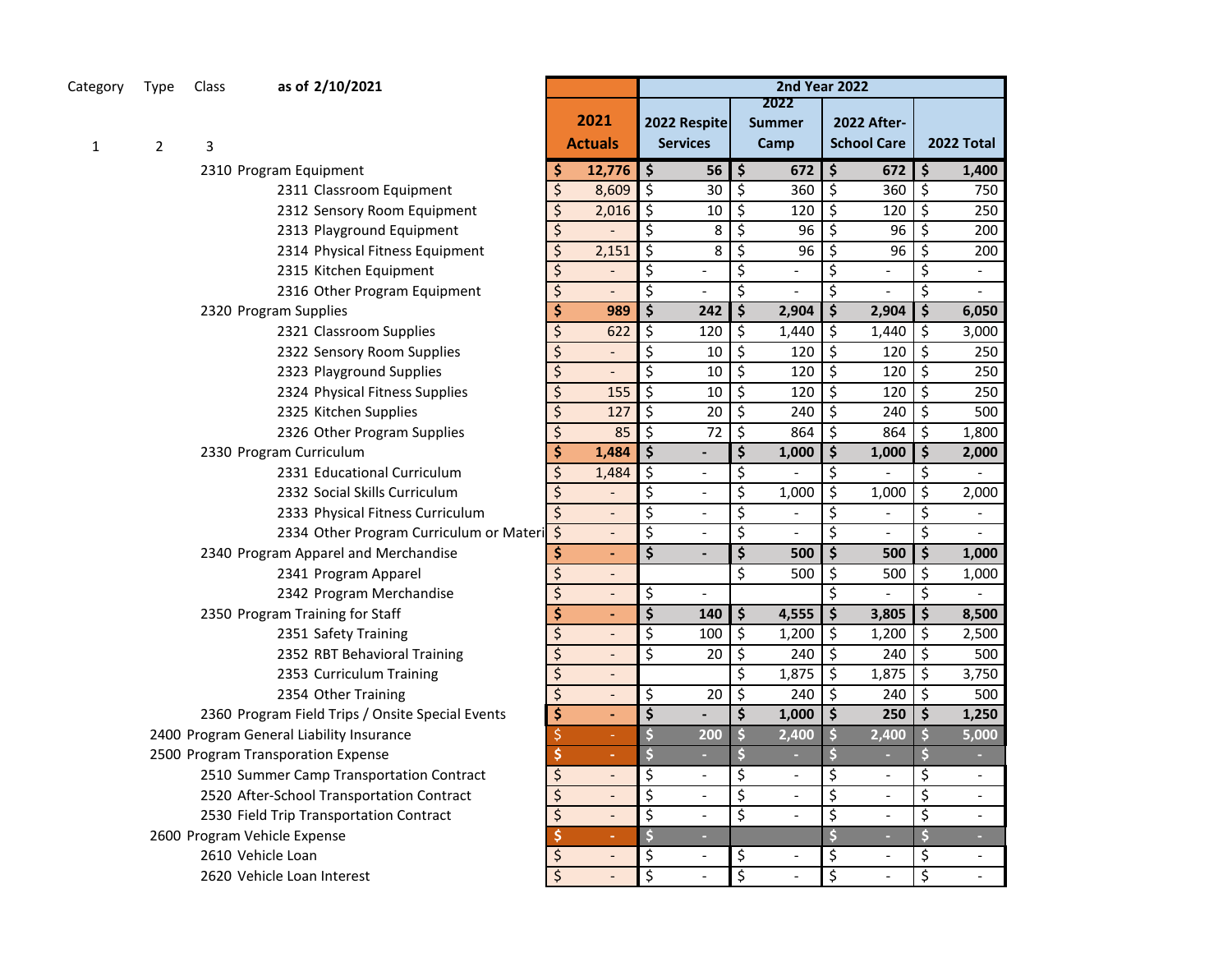## Category Type Class **as of 2/10/2021**

2 3

2630 Vehicle Lease 2640 Vehicle Insurance 2650 Vehicle Registration 2660 Vehicle Repairs 2670 Vehicle Fuel

| 3000 Administrative Expenses                    |                    | 26,479                   | \$                              | 2,047                    | -\$                             | 23,252                   | $\ddot{\bm{\zeta}}$ | 24,812                   | $\boldsymbol{\Theta}$ | 50,110                   |
|-------------------------------------------------|--------------------|--------------------------|---------------------------------|--------------------------|---------------------------------|--------------------------|---------------------|--------------------------|-----------------------|--------------------------|
| 3100 Administrative Payroll Expense             |                    |                          | \$                              | 1,680                    | $\frac{1}{2}$                   | 20,160                   | \$                  | 20,160                   | $\frac{1}{2}$         | 42,000                   |
| 3110 Executive Compensation                     | \$                 | $\overline{a}$           | \$                              | 1,680                    | $\frac{1}{2}$                   | 20,160                   | \$                  | 20,160                   | $\dot{\mathsf{s}}$    | 42,000                   |
| 3111 Executive Salary                           | \$                 | $\overline{\phantom{a}}$ | \$                              | 1,680                    | Ś.                              | 20,160                   | \$.                 | 20,160                   | Ś                     | 42,000                   |
| 3112 Executive Retirement Benefits              | \$                 | $\overline{\phantom{a}}$ | \$                              | $\blacksquare$           |                                 |                          | \$                  |                          | \$                    |                          |
| 3113 Executive Health Benefit Contributio       |                    | $\overline{\phantom{m}}$ | \$                              | $\overline{\phantom{a}}$ |                                 |                          | \$                  |                          | \$                    | $\blacksquare$           |
| 3114 Other Executive Compensation               | \$                 | $\overline{\phantom{a}}$ | \$                              | $\blacksquare$           |                                 |                          | \$                  |                          | \$                    | $\overline{\phantom{0}}$ |
| 3120 Administrative Employee Compensation       | \$                 | $\blacksquare$           | \$                              | $\blacksquare$           | \$                              | $\blacksquare$           | \$                  | $\blacksquare$           | \$                    | $\blacksquare$           |
| 3121 Administraitve Employee Payroll            | \$                 | $\overline{\phantom{a}}$ | \$                              | $\overline{a}$           | \$                              | $\overline{a}$           | \$                  |                          | \$                    |                          |
| 3122 Administrative Health Benefit Contril \$   |                    | $\overline{\phantom{a}}$ | \$                              | $\overline{\phantom{a}}$ | \$                              | $\overline{\phantom{a}}$ | $\overline{\xi}$    | $\overline{\phantom{a}}$ | \$                    | $\blacksquare$           |
| 3123 Administrative FICA Matching Contril \$    |                    | $\qquad \qquad -$        | \$                              | $\overline{\phantom{a}}$ | \$                              | $\overline{\phantom{a}}$ | \$                  |                          | \$                    | $\overline{\phantom{a}}$ |
| 3124 Administrative Workers Compensation        |                    | $\blacksquare$           | \$                              | $\overline{\phantom{a}}$ | \$                              | $\blacksquare$           | \$                  | $\overline{a}$           | \$                    |                          |
| 3125 Administrative Unemployment Insure         |                    |                          | \$                              | $\overline{\phantom{a}}$ | \$                              | $\blacksquare$           | \$                  |                          | \$                    |                          |
| 3200 Office and General Administrative Expenses |                    | 26,479                   |                                 | 367                      |                                 | 3,092                    |                     | 4,652                    |                       | 8,110                    |
| 3210 Legal and Professional Fees                | \$                 | 12,370                   | \$                              | 40                       | \$                              | 480                      | \$                  | 480                      | \$                    | 1,000                    |
| 3211 Business Licenses and Permits              | \$                 | 2,495                    | \$                              | 20                       | \$                              | 240                      | \$                  | 240                      | \$                    | 500                      |
| 3212 Legal Fees                                 | \$                 | 943                      | \$                              | 20                       | \$                              | 240                      | \$                  | 240                      | \$                    | 500                      |
| 3213 Accounting Fees                            | \$                 |                          | \$                              | $\overline{a}$           | \$                              | $\frac{1}{2}$            | \$                  |                          | \$                    |                          |
| 3214 Consulting Fees                            | $\overline{\xi}$   | 6,909                    | \$                              | $\overline{\phantom{a}}$ | \$                              | $\overline{\phantom{a}}$ | \$                  | $\tilde{\phantom{a}}$    | \$                    | $\overline{\phantom{a}}$ |
| 3215 Training & Certification                   | \$                 | 1,954                    | \$                              | $\overline{\phantom{a}}$ | \$                              | $\overline{\phantom{a}}$ | \$                  | $\tilde{\phantom{a}}$    | \$                    | $\blacksquare$           |
| 3215 Dues and Subscriptions                     | \$                 | 69                       | \$                              | $\blacksquare$           | \$                              | $\blacksquare$           | \$                  | $\overline{\phantom{a}}$ | \$                    | $\overline{a}$           |
| 3220 Marketing                                  | \$                 | 4,605                    | \$                              | 56                       | \$                              | 672                      | \$                  | 672                      | \$                    | 1,400                    |
| 3221 Website Hosting                            | \$                 | 458                      | \$                              | 12                       | \$                              | 144                      | \$                  | 144                      | \$                    | 300                      |
| 3222 Digital Advertising                        | \$                 | 1,116                    | \$                              | 24                       | \$                              | 288                      | \$                  | 288                      | \$                    | 600                      |
| 3223 Print Advertising                          | \$                 |                          | \$                              | $\overline{\phantom{a}}$ | \$                              | $\overline{\phantom{0}}$ | \$                  |                          | \$                    |                          |
| 3224 Signage                                    | \$                 | 3,031                    | \$                              | 20                       | \$                              | 240                      | \$                  | 240                      | \$                    | 500                      |
| 3230 Fundraising Expenses                       | \$                 | 3,165                    | $\overline{\boldsymbol{\zeta}}$ | 50                       | $\overline{\boldsymbol{\zeta}}$ | 600                      | \$                  | 600                      | \$                    | 1,250                    |
| 3231 Fundraising Events                         | \$                 | 727                      | \$                              | 30                       | \$                              | 360                      | \$                  | 360                      | \$                    | 750                      |
| 3232 Fundraising Promotion                      | $\mathsf{\dot{S}}$ |                          | Ś                               | 10                       | Ś                               | 120                      | <sup>\$</sup>       | 120                      | <sup>\$</sup>         | 250                      |

| as of 2/10/2021                               |                                 | <b>2nd Year 2022</b><br>2022 |                          |                                 |                                 |                          |                                 |                                          |                                 |                          |  |  |  |  |
|-----------------------------------------------|---------------------------------|------------------------------|--------------------------|---------------------------------|---------------------------------|--------------------------|---------------------------------|------------------------------------------|---------------------------------|--------------------------|--|--|--|--|
|                                               |                                 | 2021<br><b>Actuals</b>       |                          | 2022 Respite<br><b>Services</b> |                                 | <b>Summer</b><br>Camp    |                                 | <b>2022 After-</b><br><b>School Care</b> |                                 | 2022 Total               |  |  |  |  |
| le Lease                                      | \$                              |                              | \$                       |                                 | \$                              | $\overline{\phantom{0}}$ | \$                              |                                          | \$                              |                          |  |  |  |  |
| le Insurance                                  | $\overline{\xi}$                |                              | \$                       | $\blacksquare$                  | ड़                              | L,                       | \$                              | $\overline{a}$                           | \$                              |                          |  |  |  |  |
| le Registration                               | \$                              |                              | \$                       |                                 | \$                              |                          | $\overline{\xi}$                |                                          | \$                              |                          |  |  |  |  |
| le Repairs                                    | $\overline{\xi}$                | -                            | \$                       | $\qquad \qquad \blacksquare$    | \$                              | $\overline{\phantom{0}}$ | \$                              | $\overline{\phantom{0}}$                 | \$                              | $\overline{\phantom{0}}$ |  |  |  |  |
| le Fuel                                       | $\overline{\varsigma}$          | $\qquad \qquad -$            | \$                       | $\qquad \qquad \blacksquare$    | \$                              | $\overline{a}$           | \$                              | $\overline{a}$                           | \$                              |                          |  |  |  |  |
| ses                                           | Ş                               | 26,479                       | \$                       | 2,047                           | \$                              | 23,252                   | \$                              | 24,812                                   | \$                              | 50,110                   |  |  |  |  |
| e Payroll Expense                             | \$                              |                              | \$                       | 1,680                           | \$                              | 20,160                   | $\overline{\mathbf{S}}$         | 20,160                                   | \$                              | 42,000                   |  |  |  |  |
| tive Compensation                             | \$                              | ٠                            | \$                       | 1,680                           | \$                              | 20,160                   | \$                              | 20,160                                   | \$                              | 42,000                   |  |  |  |  |
| 3111 Executive Salary                         | $\overline{\xi}$                | $\overline{\phantom{a}}$     | \$                       | 1,680                           | \$                              | 20,160                   | \$                              | 20,160                                   | \$                              | 42,000                   |  |  |  |  |
| 3112 Executive Retirement Benefits            | $\overline{\xi}$                | $\overline{\phantom{0}}$     | \$                       |                                 |                                 |                          | $\overline{\xi}$                |                                          | \$                              |                          |  |  |  |  |
| 3113 Executive Health Benefit Contributio     | $\overline{\mathcal{S}}$        | $\overline{\phantom{0}}$     | \$                       | $\overline{\phantom{a}}$        |                                 |                          | \$                              | $\overline{\phantom{0}}$                 | \$                              |                          |  |  |  |  |
| 3114 Other Executive Compensation             | $\overline{\xi}$                |                              | \$                       | $\qquad \qquad \blacksquare$    |                                 |                          | \$                              |                                          | \$                              |                          |  |  |  |  |
| nistrative Employee Compensation              | \$                              | ÷                            | \$                       | $\overline{a}$                  | \$                              |                          | \$                              | -                                        | \$                              |                          |  |  |  |  |
| 3121 Administraitve Employee Payroll          | \$                              |                              | \$                       |                                 | \$                              |                          | $\overline{\xi}$                | $\overline{a}$                           | \$                              | $\overline{\phantom{a}}$ |  |  |  |  |
| 3122 Administrative Health Benefit Contril \$ |                                 | $\overline{\phantom{a}}$     | \$                       | $\overline{\phantom{a}}$        | \$                              | $\overline{\phantom{0}}$ | \$                              | $\qquad \qquad \blacksquare$             | \$                              | $\overline{\phantom{a}}$ |  |  |  |  |
| 3123 Administrative FICA Matching Contri      |                                 | ÷,                           | \$                       | $\overline{\phantom{a}}$        | \$                              | $\overline{a}$           | \$                              | $\overline{\phantom{a}}$                 | \$                              | $\frac{1}{2}$            |  |  |  |  |
| 3124 Administrative Workers Compensation      |                                 | ÷,                           | \$                       | $\overline{\phantom{a}}$        | \$                              | $\overline{\phantom{a}}$ | \$                              | $\frac{1}{2}$                            | $\overline{\xi}$                | $\overline{\phantom{0}}$ |  |  |  |  |
| 3125 Administrative Unemployment Insuri       | $\zeta$                         |                              | \$                       |                                 | \$                              |                          | \$                              |                                          | \$                              |                          |  |  |  |  |
| neral Administrative Expenses                 | \$                              | 26,479                       | \$                       | 367                             | \$                              | 3,092                    | \$                              | 4,652                                    | $\overline{\mathsf{S}}$         | 8,110                    |  |  |  |  |
| and Professional Fees                         | \$                              | 12,370                       | \$                       | 40                              | \$                              | 480                      | \$                              | 480                                      | \$                              | 1,000                    |  |  |  |  |
| 3211 Business Licenses and Permits            | \$                              | 2,495                        | \$                       | 20                              | \$                              | 240                      | \$                              | 240                                      | \$                              | 500                      |  |  |  |  |
| 3212 Legal Fees                               | \$                              | 943                          | $\overline{\mathcal{S}}$ | 20                              | \$                              | 240                      | $\overline{\mathcal{S}}$        | 240                                      | $\varsigma$                     | 500                      |  |  |  |  |
| 3213 Accounting Fees                          | \$                              |                              | \$                       | $\overline{\phantom{0}}$        | \$                              |                          | \$                              | $\overline{\phantom{0}}$                 | \$                              |                          |  |  |  |  |
| 3214 Consulting Fees                          | $\overline{\xi}$                | 6,909                        | $\overline{\xi}$         | $\frac{1}{2}$                   | \$                              | $\overline{a}$           | \$                              | $\overline{a}$                           | \$                              | $\frac{1}{2}$            |  |  |  |  |
| 3215 Training & Certification                 | $\overline{\xi}$                | 1,954                        | ऽ                        | $\overline{\phantom{a}}$        | \$                              | $\overline{a}$           | \$                              | $\overline{a}$                           | \$                              | $\frac{1}{2}$            |  |  |  |  |
| 3215 Dues and Subscriptions                   | \$                              | 69                           | ऽ                        |                                 | \$                              |                          | $\overline{\xi}$                |                                          | \$                              |                          |  |  |  |  |
| eting                                         | \$                              | 4,605                        | \$                       | 56                              | \$                              | 672                      | \$                              | 672                                      | \$                              | 1,400                    |  |  |  |  |
| 3221 Website Hosting                          | \$                              | 458                          | \$                       | 12                              | \$                              | 144                      | \$                              | 144                                      | \$                              | 300                      |  |  |  |  |
| 3222 Digital Advertising                      | $\overline{\xi}$                | 1,116                        | \$                       | 24                              | \$                              | 288                      | \$                              | 288                                      | \$                              | 600                      |  |  |  |  |
| 3223 Print Advertising                        | \$                              |                              | \$                       | $\overline{\phantom{a}}$        | \$                              | $\overline{a}$           | \$                              |                                          | \$                              |                          |  |  |  |  |
| 3224 Signage                                  | $\overline{\xi}$                | 3,031                        | $\overline{\xi}$         | 20                              | \$                              | 240                      | $\overline{\xi}$                | 240                                      | $\overline{\xi}$                | 500                      |  |  |  |  |
| aising Expenses                               | $\overline{\boldsymbol{\zeta}}$ | 3,165                        | $\overline{\mathbf{S}}$  | 50                              | $\overline{\boldsymbol{\zeta}}$ | 600                      | $\overline{\boldsymbol{\zeta}}$ | 600                                      | $\overline{\boldsymbol{\zeta}}$ | 1,250                    |  |  |  |  |
| 3231 Fundraising Events                       | \$                              | 727                          | \$                       | 30                              | $\overline{\mathcal{S}}$        | 360                      | \$                              | 360                                      | $\overline{\mathcal{S}}$        | 750                      |  |  |  |  |
| 3232 Fundraising Promotion                    | $\overline{\xi}$                | $\overline{\phantom{a}}$     | $\varsigma$              | 10                              | $\overline{\mathcal{S}}$        | 120                      | \$                              | 120                                      | $\zeta$                         | 250                      |  |  |  |  |
| 3233 Fundraising Material                     |                                 |                              | $\overline{\mathcal{L}}$ | 10                              | $\overline{\mathcal{L}}$        | 120                      | \$                              | 120                                      | \$                              | 250                      |  |  |  |  |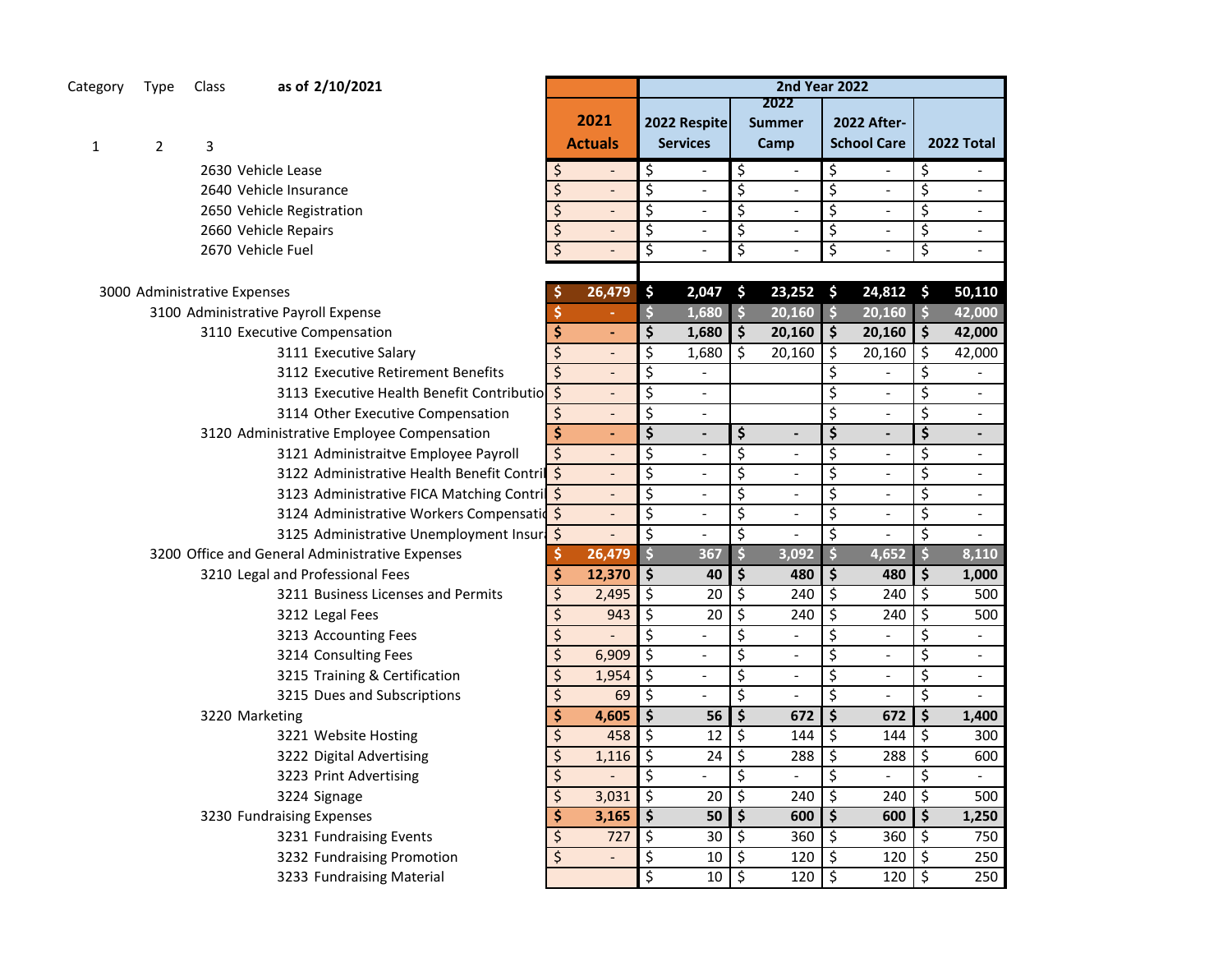| Category | Type Class |  | as of 2/10/2021 |
|----------|------------|--|-----------------|
|----------|------------|--|-----------------|

| 2<br>1                       | 3                                              |                         | 2021<br><b>Actuals</b>   |                     | 2022 Respite<br><b>Services</b> |                                 | <b>Summer</b><br>Camp    |                         | <b>2022 After-</b><br><b>School Care</b> |               | 2022 Total               |    |         |
|------------------------------|------------------------------------------------|-------------------------|--------------------------|---------------------|---------------------------------|---------------------------------|--------------------------|-------------------------|------------------------------------------|---------------|--------------------------|----|---------|
|                              | 3234 Fundraising Consultant                    | \$                      | 2,438                    | \$                  | $\overline{\phantom{a}}$        | \$                              | $\blacksquare$           | \$                      |                                          | \$            |                          |    |         |
|                              | 3240 Office Equipment and Supplies             | \$                      | 2,011                    | $\ddot{\bm{\zeta}}$ | 86                              | \$                              | 1,032                    | \$                      | 1,032                                    | \$            | 2,150                    |    |         |
|                              | 3241 Office Equipment                          | \$                      |                          | $\zeta$             |                                 | \$                              |                          | \$                      |                                          | \$            |                          |    |         |
|                              | 3242 Office Supplies                           | \$                      | 1,516                    | \$                  | 24                              | \$                              | 288                      | \$                      | 288                                      | \$            | 600                      |    |         |
|                              | 3243 Postage and Shipping                      | \$                      |                          | Ŝ.                  | 4                               | \$                              | 48                       | \$                      | 48                                       | \$            | 100                      |    |         |
|                              | 3244 Printing and Reproduction                 | \$                      | 55                       | Ŝ.                  | 48                              | \$                              | 576                      | \$                      | 576                                      | \$            | 1,200                    |    |         |
|                              | 3245 Other Supplies                            | \$                      | 440                      | $\zeta$             | $10\overline{5}$                |                                 | 120                      | \$                      | 120                                      | \$            | 250                      |    |         |
|                              | 3250 Bank Fees and Interest Charges            | \$                      |                          | $\dot{\mathsf{s}}$  | 5 <sup>1</sup>                  | $\dot{\mathsf{s}}$              | 58                       | \$                      | 58                                       | \$            | 120                      |    |         |
|                              | 3251 Bank Fees                                 | \$                      | $\overline{\phantom{a}}$ | \$                  | $\overline{5}$   $\overline{5}$ |                                 | 58                       | \$                      | 58                                       | \$            | 120                      |    |         |
|                              | 3252 Credit Card interest                      | \$                      |                          | \$                  | $\overline{\phantom{a}}$        | \$                              | $\overline{\phantom{a}}$ | \$                      | $\overline{a}$                           | \$            | $\equiv$                 |    |         |
|                              | 3253 Loan Interest                             | \$                      |                          | \$                  | $\blacksquare$                  | \$                              | $\blacksquare$           | \$                      | $\blacksquare$                           | \$            | $\blacksquare$           |    |         |
|                              | 3260 Travel and Entertainment                  | \$                      | 1,177                    | $\frac{1}{2}$       | $\blacksquare$                  | $\overline{\boldsymbol{\zeta}}$ | 250                      | \$                      | 250                                      | \$            | 500                      |    |         |
|                              | 3261 Business Travel                           | \$                      | 600                      | \$                  | $\blacksquare$                  | \$                              | $\overline{a}$           | $\overline{\mathsf{S}}$ | $\overline{a}$                           | \$            | $\blacksquare$           |    |         |
|                              | 3262 Business Entertainment                    | $\zeta$                 |                          | \$                  | $\blacksquare$                  | \$                              | $\blacksquare$           | \$                      | $\overline{\phantom{a}}$                 | \$            | $\overline{\phantom{a}}$ |    |         |
|                              | 3263 Business Meals for employees while        | $\zeta$                 |                          | \$                  | $\overline{\phantom{a}}$        | \$                              | $\overline{a}$           | $\overline{\mathsf{S}}$ | $\blacksquare$                           | \$            | $\overline{\phantom{a}}$ |    |         |
|                              | 3264 Business Meals for Staff                  | \$                      | 282                      | \$                  | $\omega$                        | \$                              | 250                      | \$                      | 250                                      | \$            | 500                      |    |         |
|                              | 3265 Business Meals for Clients                | \$                      | 295                      | $\zeta$             | $\sim$                          | \$                              |                          | \$                      |                                          | \$            |                          |    |         |
|                              | 3270 Computer Harware and Software             | \$                      | 3,071                    | $\frac{1}{2}$       | 130                             |                                 |                          | \$                      | 1,560                                    | \$            | 1,690                    |    |         |
|                              | 3271 Computer, Laptop, Tablet                  | \$                      |                          | \$                  | $\blacksquare$                  | \$                              | $\blacksquare$           | \$                      | $\blacksquare$                           | \$            | $\blacksquare$           |    |         |
|                              | 3272 Mobile Device                             | \$                      |                          | \$                  | $\equiv$                        | \$                              | $\mathbb{Z}$             | \$                      | $\mathbb{L}$                             | \$            | $\equiv$                 |    |         |
|                              | 3273 Software                                  | \$                      | 3,071                    | $\zeta$             | 130                             | \$                              | 1,560                    | \$                      | 1,560                                    | \$            | 3,250                    |    |         |
|                              | 3280 Taxes                                     | \$                      |                          | \$                  | $\omega$                        | \$                              | $\blacksquare$           | \$                      | $\blacksquare$                           | \$            | $\blacksquare$           |    |         |
|                              | 3290 Uncategorized Expense                     | \$                      | 79                       | \$                  | $\omega$                        | \$                              | $\blacksquare$           | \$                      | $\overline{a}$                           | \$            | $\equiv$                 |    |         |
|                              | 3300 Charitable Expense                        | \$                      |                          | <sup>\$</sup>       | ×.                              | S                               | $\sim$                   |                         | н                                        | $\mathsf{\$}$ | ÷.                       |    |         |
|                              | 3310 Financial Donations to another Non-Profit | \$                      |                          | \$                  | $\blacksquare$                  | \$                              | $\blacksquare$           | \$                      | $\overline{\phantom{a}}$                 | \$            | $\blacksquare$           |    |         |
|                              | 3320 Donations In-Kind to another Non-Profit   | $\overline{\mathsf{S}}$ |                          | \$                  | $\mathbf{r}$                    | \$                              | $\overline{a}$           | \$                      | $\overline{a}$                           | Ŝ.            | $\overline{a}$           |    |         |
| <b>Income Total</b>          | Income Total \$                                |                         | $59,131$ \$              |                     | $18,316$ \$                     |                                 | 149,859                  | $\ddot{\bm{s}}$         | 164,845                                  | $\frac{1}{2}$ | 333,020                  |    |         |
| Program Expense Total        | Program Expense Total \$                       |                         | 38,412 \$                |                     | $15,630$ \$                     |                                 | $126,890$ \$             |                         | 140,390                                  | - \$          | 282,910                  | \$ | 333,020 |
| Administrative Expense Total | Administrative Expense Total \$                |                         | 26,479                   | ∣\$                 | $2,047$ \$                      |                                 | $23,252$ \$              |                         | $24,812$ \$                              |               | 50,110                   |    | 15%     |
|                              | <b>Total Expenses</b>                          |                         |                          | \$                  | $17,676$ \$                     |                                 | $150, 142$ \$            |                         | $165,202 \quad $$                        |               | 333,020                  |    |         |
| Net +/ -                     | Net +/ - $\oint$                               |                         | $(5,760)$ \$             |                     | $640$ \$                        |                                 | $(283)$ \$               |                         | $(357)$ \$                               |               |                          |    |         |
|                              | Program % of Expenses                          |                         |                          |                     | 5.5%                            |                                 | 45.0%                    |                         | 49.5%                                    |               |                          |    |         |
|                              | <b>Expenses Per child</b>                      |                         |                          | \$                  | 164                             | - \$                            | $16,682 \quad $$         |                         | 18,356                                   |               |                          |    |         |

**2nd Year 2022**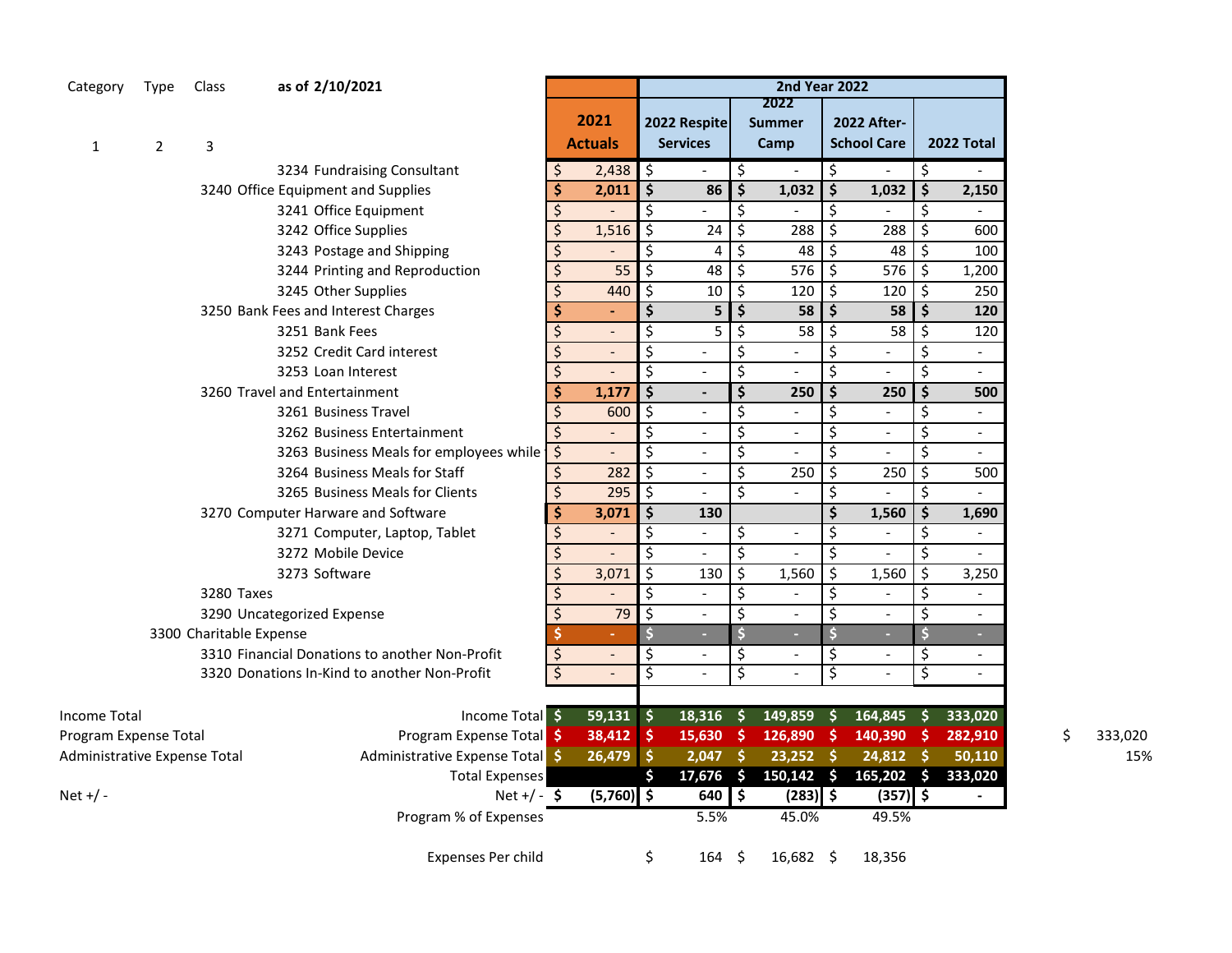|                                                  |                        | 2022 Budget Details                                                                                                                   |              |
|--------------------------------------------------|------------------------|---------------------------------------------------------------------------------------------------------------------------------------|--------------|
| * Summer Camp                                    | 10 weeks total         | 8 weeks of camp 2 for staff training                                                                                                  |              |
| * Respite Care Day                               | 6 hrs total            | 9:30a.m -3:30p.m. (Monthly basis)                                                                                                     |              |
| * Respite Care Night                             | 3 hr total             | 6:00p.m-9:00p.m. (Monthly Movie Night)                                                                                                |              |
| <b>Staffing</b>                                  |                        |                                                                                                                                       |              |
| <b>Supervising BCBA</b>                          | Part-Time              | (\$75 an hour x 20 hours a week)                                                                                                      | \$<br>78,000 |
| Summer Camp                                      |                        | (\$75 an hour x 20 hours a week x 10 weeks)                                                                                           | \$<br>15,000 |
| <b>After Care</b>                                |                        | (\$75 an hour x 20 hours a week x 20 weeks)                                                                                           | \$<br>30,000 |
| <b>Respite Day</b>                               |                        |                                                                                                                                       | \$<br>3,000  |
| <b>Registered Behavior Technian</b>              | Full-Time              |                                                                                                                                       |              |
| Summer Camp (2 needed)                           |                        | \$22.50 x 40hrs a week x10 weeks) = \$9,000.00 each                                                                                   | \$<br>18,000 |
|                                                  | After Care (2 needed)  | \$22.50 x40hrs a week x20 weeks                                                                                                       | \$<br>18,000 |
|                                                  | Respite Day (1 needed) | \$20.00 an hour x 6 hours x 12times a year)                                                                                           | \$<br>1,440  |
| Direct Support Proffesionals Full Time Employees |                        |                                                                                                                                       |              |
| Summer Camp (4 needed)                           |                        |                                                                                                                                       |              |
|                                                  | After Care (4 needed)  |                                                                                                                                       |              |
|                                                  | Respite Day (4 needed) | \$15 an hour x6 hrs                                                                                                                   |              |
| Respite Movie Night (4 needed)                   |                        | \$15.00 an hour x 3 hours x 12 events                                                                                                 | \$<br>4,320  |
| <b>Building Costs</b>                            |                        |                                                                                                                                       |              |
| Summer Camp: 48%<br>After Care: 48%              |                        | * ilding Costs including Rent Electic Sewer, Water Trash Phone and Internet, Repairs and Maintenance, Property Supplies, Propery Insu |              |
| Respite Day: 4%                                  |                        |                                                                                                                                       |              |
| <b>Building Equipment</b>                        |                        | Fire Alarm required by County and State                                                                                               | \$<br>7,000  |
| Rent                                             |                        |                                                                                                                                       |              |
| Yearly                                           |                        | \$2000 a month x 12 months                                                                                                            | \$<br>24,000 |
| Summer Camp                                      | 2 Months               | 50% of fellowship halls rent                                                                                                          | \$<br>2,500  |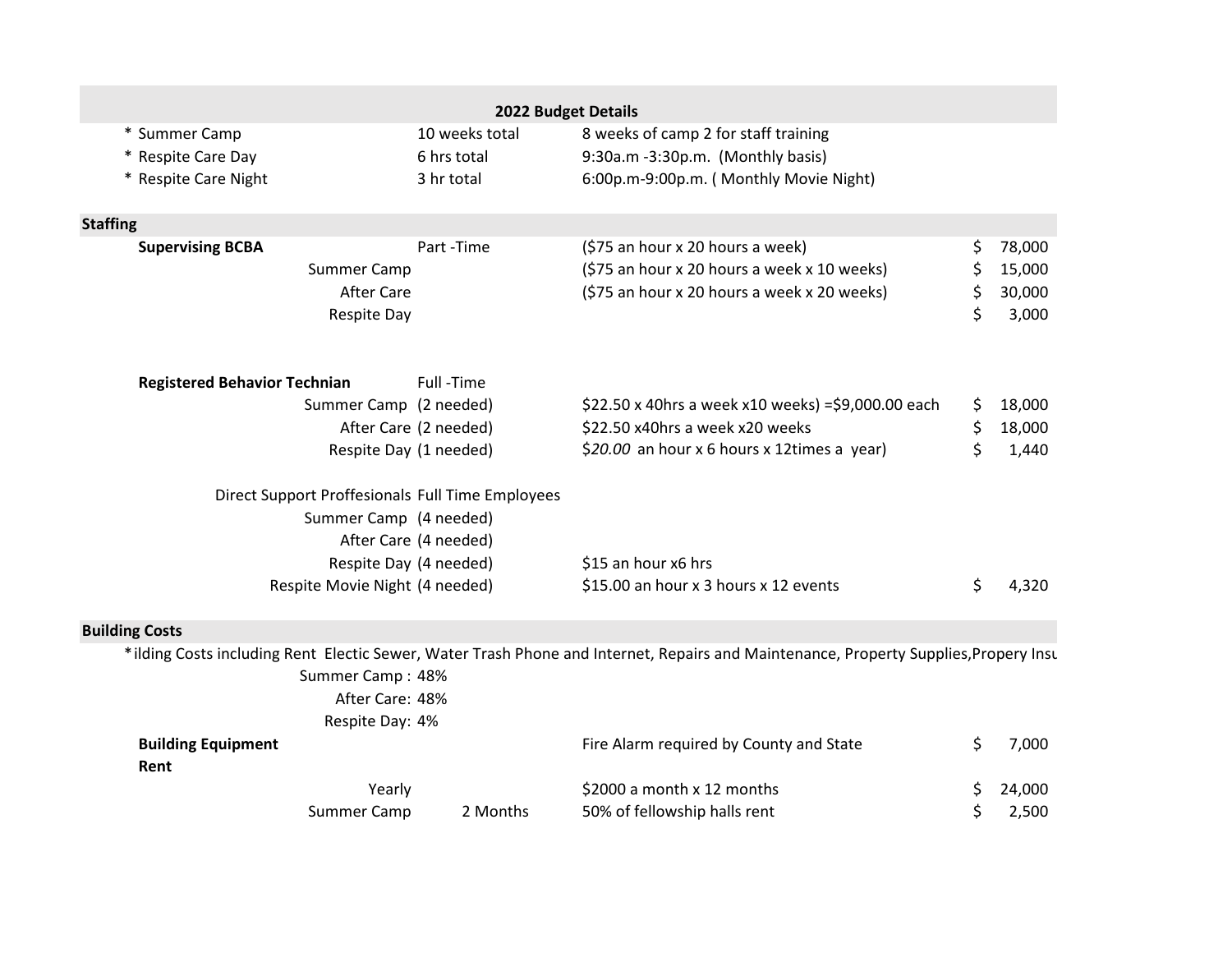|                                                                                                                                                                                                                                                                                                                                                                                                                                                                                                                                                                                                                                                                                                                                                                                                                                                                                                                                                                                                                                                                                 | 2022 Budget Details                                                   |    |       |  |  |  |  |  |  |
|---------------------------------------------------------------------------------------------------------------------------------------------------------------------------------------------------------------------------------------------------------------------------------------------------------------------------------------------------------------------------------------------------------------------------------------------------------------------------------------------------------------------------------------------------------------------------------------------------------------------------------------------------------------------------------------------------------------------------------------------------------------------------------------------------------------------------------------------------------------------------------------------------------------------------------------------------------------------------------------------------------------------------------------------------------------------------------|-----------------------------------------------------------------------|----|-------|--|--|--|--|--|--|
|                                                                                                                                                                                                                                                                                                                                                                                                                                                                                                                                                                                                                                                                                                                                                                                                                                                                                                                                                                                                                                                                                 |                                                                       |    |       |  |  |  |  |  |  |
|                                                                                                                                                                                                                                                                                                                                                                                                                                                                                                                                                                                                                                                                                                                                                                                                                                                                                                                                                                                                                                                                                 | All Equipment costs and Supplies are divided: SC 48% AC 48% and RD:4% |    |       |  |  |  |  |  |  |
| <b>Equipment Costs</b>                                                                                                                                                                                                                                                                                                                                                                                                                                                                                                                                                                                                                                                                                                                                                                                                                                                                                                                                                                                                                                                          |                                                                       |    |       |  |  |  |  |  |  |
|                                                                                                                                                                                                                                                                                                                                                                                                                                                                                                                                                                                                                                                                                                                                                                                                                                                                                                                                                                                                                                                                                 |                                                                       |    | 750   |  |  |  |  |  |  |
|                                                                                                                                                                                                                                                                                                                                                                                                                                                                                                                                                                                                                                                                                                                                                                                                                                                                                                                                                                                                                                                                                 |                                                                       | \$ | 250   |  |  |  |  |  |  |
| Program Equipment, Curriculum, Training and Supplies<br>Classroom Equipment Need additional bookshelves with clear plastic bins in each of the 3 classrooms \$<br>Sensory Room Equipment Replacing items as needed including floor mats<br>\$<br>Plasyground Equipment Items used for Large Gross Motor development<br>\$<br>Physical Fitness Equipment Purchasing more balls or physical fitness activities<br><b>Program Supplies</b><br>Classroom Supplies Paper, Glue, scissors, markers, crayons, camp materials, crafts<br>\$<br>\$<br>Sensory Room Supplies New sensory toys, additional seating<br>\$<br>Playground Supplies Large Gross Motor Toys<br>\$<br>Physical Fitness Supplies Jump Ropes, Replacing Balls and Physical Education Equipment<br>\$<br>Kitchen Supplies Cups, Paper plates, napkins, water and snacks<br>\$<br>Other Program Supplies toilet paper, soap, hand sandintizers<br>* Split 50/50 between After Care and Summer Camp<br><b>Program Curriculum</b><br>Social Skills Curriculum Paths Social and emotional curriculum grades 1,3,5<br>\$ |                                                                       |    |       |  |  |  |  |  |  |
|                                                                                                                                                                                                                                                                                                                                                                                                                                                                                                                                                                                                                                                                                                                                                                                                                                                                                                                                                                                                                                                                                 |                                                                       |    | 200   |  |  |  |  |  |  |
|                                                                                                                                                                                                                                                                                                                                                                                                                                                                                                                                                                                                                                                                                                                                                                                                                                                                                                                                                                                                                                                                                 |                                                                       |    |       |  |  |  |  |  |  |
|                                                                                                                                                                                                                                                                                                                                                                                                                                                                                                                                                                                                                                                                                                                                                                                                                                                                                                                                                                                                                                                                                 |                                                                       |    | 3,000 |  |  |  |  |  |  |
|                                                                                                                                                                                                                                                                                                                                                                                                                                                                                                                                                                                                                                                                                                                                                                                                                                                                                                                                                                                                                                                                                 |                                                                       |    | 250   |  |  |  |  |  |  |
|                                                                                                                                                                                                                                                                                                                                                                                                                                                                                                                                                                                                                                                                                                                                                                                                                                                                                                                                                                                                                                                                                 |                                                                       |    |       |  |  |  |  |  |  |
|                                                                                                                                                                                                                                                                                                                                                                                                                                                                                                                                                                                                                                                                                                                                                                                                                                                                                                                                                                                                                                                                                 |                                                                       |    |       |  |  |  |  |  |  |
|                                                                                                                                                                                                                                                                                                                                                                                                                                                                                                                                                                                                                                                                                                                                                                                                                                                                                                                                                                                                                                                                                 |                                                                       |    |       |  |  |  |  |  |  |
|                                                                                                                                                                                                                                                                                                                                                                                                                                                                                                                                                                                                                                                                                                                                                                                                                                                                                                                                                                                                                                                                                 |                                                                       |    |       |  |  |  |  |  |  |
|                                                                                                                                                                                                                                                                                                                                                                                                                                                                                                                                                                                                                                                                                                                                                                                                                                                                                                                                                                                                                                                                                 |                                                                       |    |       |  |  |  |  |  |  |
|                                                                                                                                                                                                                                                                                                                                                                                                                                                                                                                                                                                                                                                                                                                                                                                                                                                                                                                                                                                                                                                                                 |                                                                       |    | 1,657 |  |  |  |  |  |  |
| <b>Program Apparel and Merchandise</b>                                                                                                                                                                                                                                                                                                                                                                                                                                                                                                                                                                                                                                                                                                                                                                                                                                                                                                                                                                                                                                          |                                                                       |    |       |  |  |  |  |  |  |
|                                                                                                                                                                                                                                                                                                                                                                                                                                                                                                                                                                                                                                                                                                                                                                                                                                                                                                                                                                                                                                                                                 | * Split 50/50 between After Care and Summer Camp                      |    |       |  |  |  |  |  |  |
| <b>Apperal</b>                                                                                                                                                                                                                                                                                                                                                                                                                                                                                                                                                                                                                                                                                                                                                                                                                                                                                                                                                                                                                                                                  |                                                                       |    |       |  |  |  |  |  |  |
|                                                                                                                                                                                                                                                                                                                                                                                                                                                                                                                                                                                                                                                                                                                                                                                                                                                                                                                                                                                                                                                                                 | Staff 27 Polo Shirts<br>9 staff members x 3 shirts x \$20 a shirt.    | \$ | 540   |  |  |  |  |  |  |
|                                                                                                                                                                                                                                                                                                                                                                                                                                                                                                                                                                                                                                                                                                                                                                                                                                                                                                                                                                                                                                                                                 | Children 27 shirts<br>9 children x3 shirts each x\$15 a shirt         | \$ | 405   |  |  |  |  |  |  |
|                                                                                                                                                                                                                                                                                                                                                                                                                                                                                                                                                                                                                                                                                                                                                                                                                                                                                                                                                                                                                                                                                 | Extra Apperal Budget Replacment Shirts or, additional students        | \$ | 55    |  |  |  |  |  |  |
| <b>Program Training for Staff</b>                                                                                                                                                                                                                                                                                                                                                                                                                                                                                                                                                                                                                                                                                                                                                                                                                                                                                                                                                                                                                                               |                                                                       |    |       |  |  |  |  |  |  |
|                                                                                                                                                                                                                                                                                                                                                                                                                                                                                                                                                                                                                                                                                                                                                                                                                                                                                                                                                                                                                                                                                 |                                                                       |    |       |  |  |  |  |  |  |

Safety Training Sending 1 staff member to QBS Training  $\zeta$  and  $\zeta$  and  $\zeta$  and  $\zeta$  and  $\zeta$  and  $\zeta$  and  $\zeta$  and  $\zeta$  and  $\zeta$  and  $\zeta$  and  $\zeta$  and  $\zeta$  and  $\zeta$  and  $\zeta$  and  $\zeta$  and  $\zeta$  and  $\zeta$  a